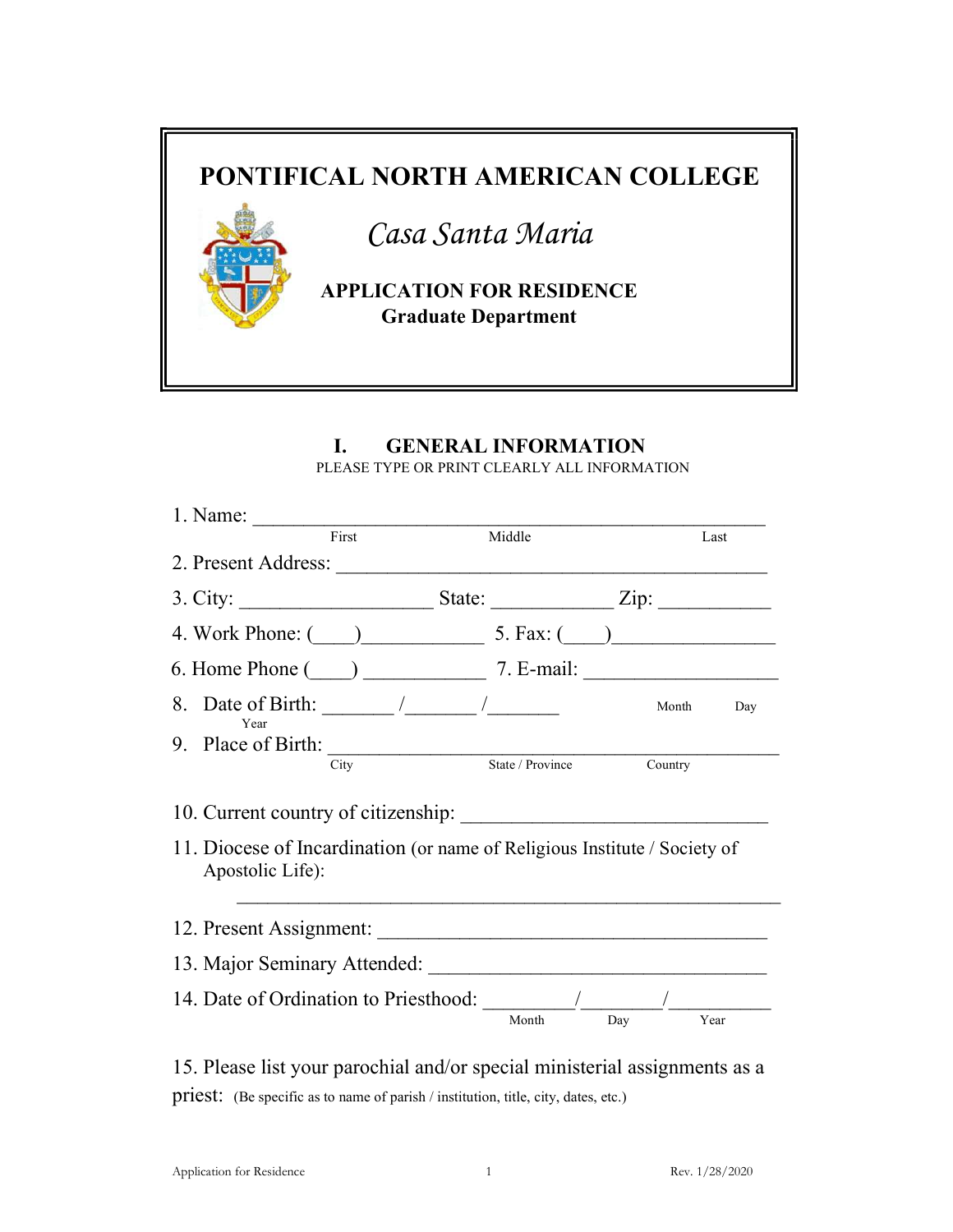16. Have you ever lived in Rome … or in a college or convitto in Rome?

(If "yes", explain where, when, for how long and for what purpose.)

 $\mathcal{L}_\text{max}$  and the contract of the contract of the contract of the contract of the contract of the contract of the contract of the contract of the contract of the contract of the contract of the contract of the contrac

17. Do you have a "permesso di soggiorno" in your possession at this

time? (If "yes", please include a copy, even if expired.)

- 18. Into which university / institute do you plan to enroll or continue your studies? \_\_\_\_Alfonsianum; \_\_\_\_\_Angelicum; \_\_\_\_\_Anselmo; Augustinianum; Gregorian; John Paul II; Lateran: Santa Croce; Teresianum; Other:
- 19. Into what program or faculty do you plan to enroll? (e.g., Canon Law, Moral Theology, Dogma, Spirituality, Philosophy, etc. )

20. What degree do you hope to attain? \_\_\_\_\_ Diploma; \_\_\_\_\_ Masters of Arts; \_\_\_\_\_ License; \_\_\_\_\_Doctorate

## II. MEDICAL INFORMATION

- 2. Are you presently taking any prescribed medications? (If "yes," specify the medication[s] and reasons for the prescription[s].)
- 3. Do you suffer from allergies, hearing impairment, mobility or breathing difficulties (e.g., asthma, chronic bronchitis, etc.)? \_\_\_\_\_\_ (If "yes," please indicate the type and relative severity.)
- 4. Have you ever been treated for emotional illness, nervous disorder, or alcoholism, or chemical dependence?

(If "yes," include a brief medical statement from your health care provider indicating the present status of your health and maintenance requirements.)

5. Do you require a special type of diet? (If "yes," explain the type of diet needed or include related information about your specific requirements.)

NOTE: If you have not had a complete physical examination for over a year, please schedule one before coming to Rome. For medical reference, bring copies of your recent test results (blood, heart, urine, etc.), prescriptions, pertinent medical records for medical use while in Rome.

<sup>1.</sup> Are you presently under the care of a physician? (If "yes," what is the nature of the care.)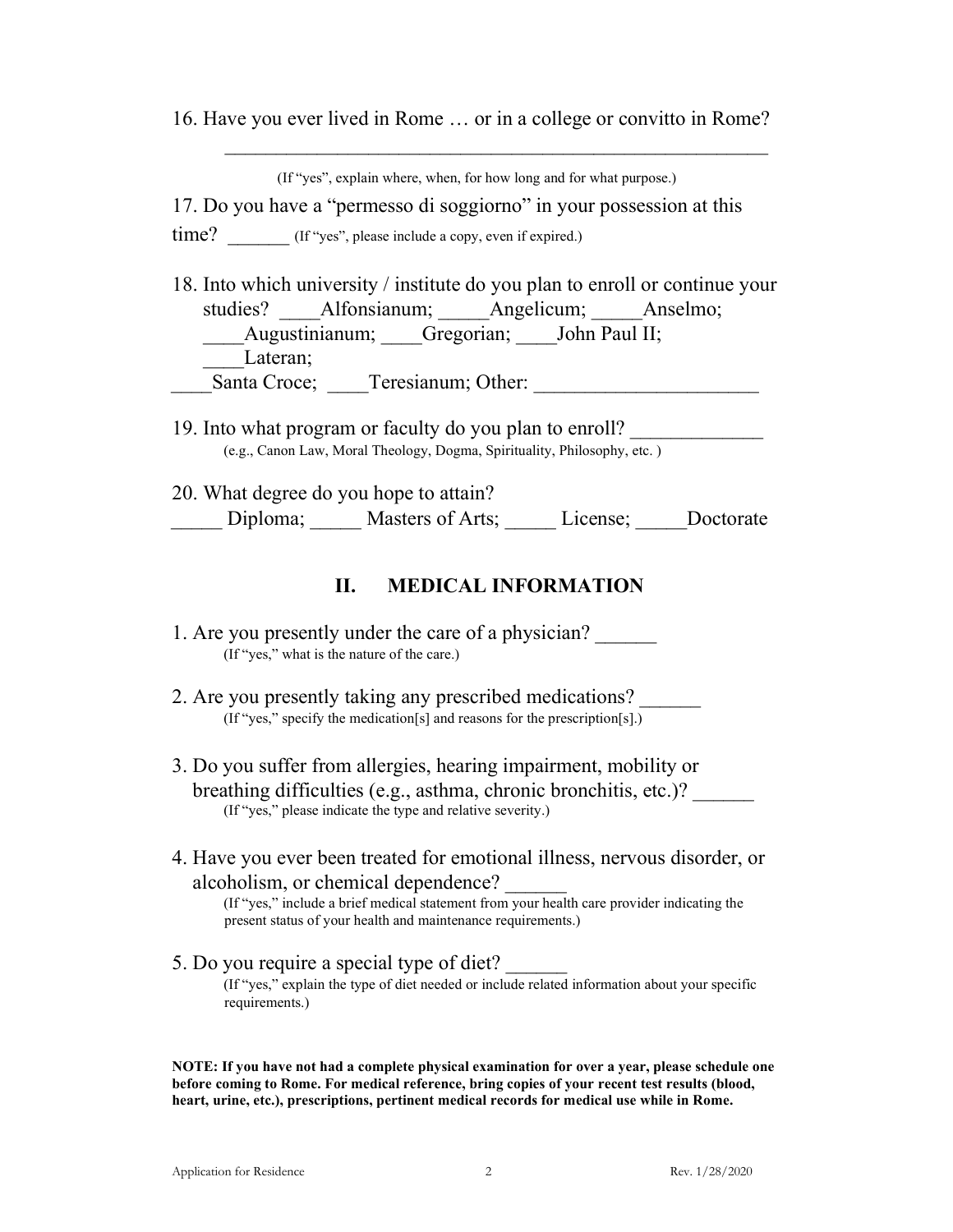## III. PASSPORT AND LEGAL INFORMATION

(Please include or fax a copy of your passport picture page)

1. Exact spelling of your NAME in your Passport

| 9. Do you have (a) European passport(s) in your possession (e.g., Irish,                                                                                                                                                    |
|-----------------------------------------------------------------------------------------------------------------------------------------------------------------------------------------------------------------------------|
|                                                                                                                                                                                                                             |
| (Please send or fax a copy of this passport picture page along with your application materials.)                                                                                                                            |
|                                                                                                                                                                                                                             |
|                                                                                                                                                                                                                             |
|                                                                                                                                                                                                                             |
|                                                                                                                                                                                                                             |
|                                                                                                                                                                                                                             |
|                                                                                                                                                                                                                             |
|                                                                                                                                                                                                                             |
|                                                                                                                                                                                                                             |
|                                                                                                                                                                                                                             |
| Please provide the name of the Finance Officer (or other contact<br>person) and the address of the sponsoring arch/diocese, institute, society,<br>seminary, etc. who will be responsible for funding your board / room and |
|                                                                                                                                                                                                                             |

| Sponsoring Agency: |        |                   |
|--------------------|--------|-------------------|
| Address:           |        |                   |
| City:              | State: | $\overline{Z}$ ip |
| E-mail:            |        |                   |